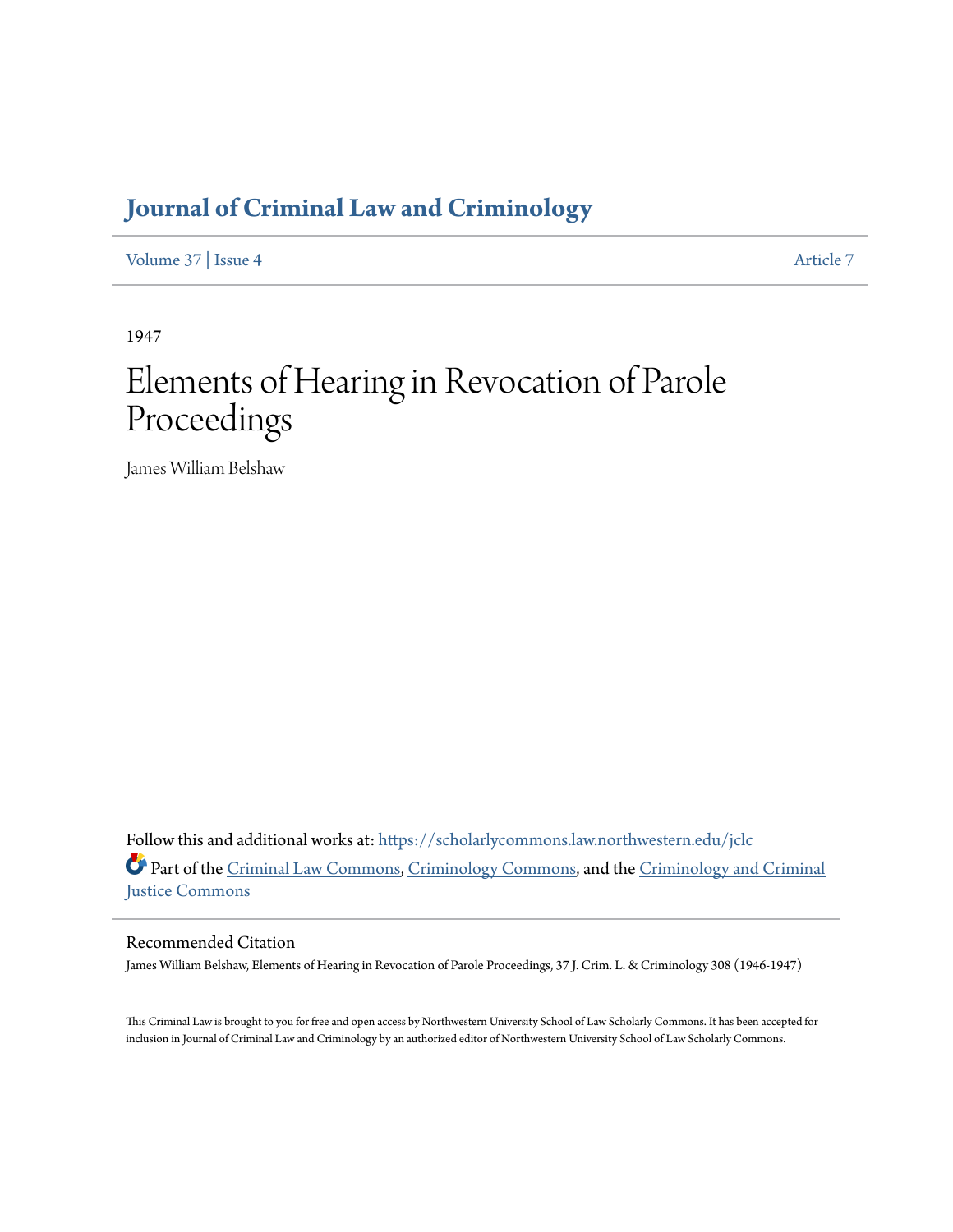## Elements of Hearing in Revocation of Parole Proceedings\*

In re *Tate1* recently held that right to counsel in revocation-ofparole proceedings was mandatory, despite the fact that recommitment was by an administrative rather than a judicial tribunal. The parolee's right to present evidence and adduce witnesses was also held mandatory. The applicable District of Columbia statute<sup>2</sup> provided for an "opportunity to appear" before revocation. The court deduced: "opportunity to appear" necessarily demands recognition of the right to a hearing;3 this requires the right to both counsel and presentation of evidence;<sup>4</sup> with these rights denied, the statute was violated, and a writ of habeas corpus would issue.<sup>5</sup> Constitutional basis for the decision was denied.

The right to a hearing in revocation-of-parole cases has long been litigated.6 Apparently it was recognized at common law.7 Although it has been held an element of constitutional due process under state decisions,8 some finding a violation of both federal and state constitutions,9 the federal cases now clearly indicate that the right

**\*** This case note also appeared in (1946) 41 Illinois Law Review

**277. <sup>163</sup>**2 F. Supp. **961** (D.C. D.C. 1946). **Indeterminate** Sentence and **Parole Act** of **the** District of Colum-

bia, D. C. Code (1940) §24-205, 206.<br><sup>3</sup> This is by no means a necessary conclusion. "'Appearance' in the<br>law has several significations, and the word must always be understood in reference to the particular... subject matter to which it relates. In some cases it means to appear in person; in others by attorney" (italics supplied). Pope: Legal Definitions, Chicago; Callaghan and Co., 1919. Only one early case, Dundee Mortgage Trust Investment Co. v. Charlton, Sheriff, etc., 32 Fed. **192 (D.C.** Ore., **1887),** may be cited on this point: "The right 'to appear' before a tribunal.., implies the right to be heard. the right to appear before a tribunar ... implies the function of the reabout; so far, at least, as the party is 'interested.'

**4 The** court apparently regarded the right to a hearing and the right to counsel as independent. This view is sustained **by** the Constitutional Amendments. It was the view expressed in State *ex rel.* Charles v. Port Commissioners of New Orleans, **159** *La:* **70, 105** So. 228 **(1925):** "We think the right to be heard is one thing, and the right to be assisted **by** counsel is quite another thing." Since, however, the parolee's rights here came under statute, there is little basis for finding any right to counsel except as such a right inheres in the hearing prescribed **by** that statute.<br>5 The order of the court was stayed for a reasonable time to allow

**5 The** order of the court was stayed for a reasonable time to allow "proceedings for **.. .**revocation **.. .**in conformity with statute." **6** Early cases are Rex v. Miller, **[1771] 1** Leach **74, 168** Eng. Rep. **139.**

People v. James, 2 Caines **57** (N.Y. 1804), State v. Barnes, **32 S.C.** 14, **10 S.E. 611 (1847),** and People v. Potter, **1** Parker Cr. Rep. 47 (N.Y. 1846). The last case contains an opinion **by** Bronson, Attorney General of New York, in **1829,** which found the basis for a right to a hearing in *"a* just regard for personal liberty."

**<sup>7</sup>**State *ex rel.* O'Conner v. Wolfer, **53** Minn. **135,** 54 N.W. **1065** (1893): "The procedure . . . is governed by the rules of the common<br>law." See also Alvarez v. State, 50 Fla. 24, 39 So. 481 (1905). People<br>v. Burns, 28 N.Y.S. 300 (1894), aff'd 143 N.Y. 665, 39 N.E. 21 (1894) recognized that the mode adopted by the lower court "had authority of precedent"; People *ex rel.* Stumpf v. Craig, 140 N.Y.S. **652** (1913) **re-** led on "elementary principles of criminal jurisprudence."

<sup>8</sup> Comm. ex rel. Meredith v. Hall, 277 Ky. 612, 126 S.W. (2d) 1056<br>(1939). *Ex parte* Lucero, 23 N.M. 433, 168 Pac. 713 (1917) was a sim-<br>ilar case involving violation of a suspended sentence order. But many states have found no due process violation. Johnson v. Walls, **185** Ga. **177, 194 S.E. 380 (1937). 9** People *ex rel.* Joyce v. Strassheim, 242 Ill. **359, 90 N.E. 118 (1909).**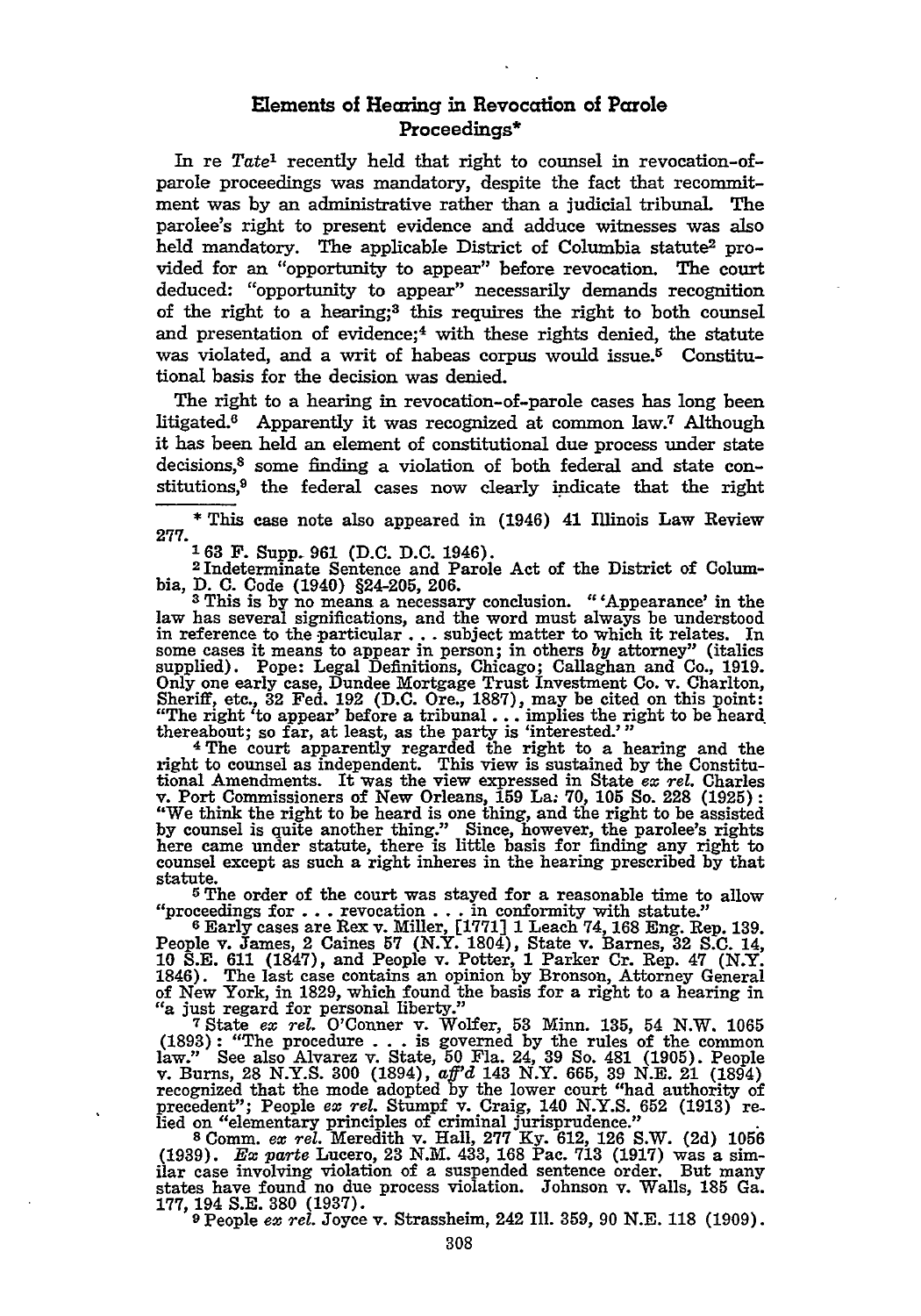comes only by statute.'0 The constitutional approach, however, is by no means dead.<sup>11</sup>

Statutes covering revocation procedure now exist in most states. About half expressly deny the right to a hearing in such cases;<sup>12</sup> some expressly provide for it.<sup>13</sup> In addition to express statutory sanction of summary revocation, many courts have denied the right to a hearing because a provision in the parolee's release statement has stipulated summary revocation;<sup>14</sup> this is the "contract" approach.15 Other courts have revoked paroles without a hearing on a "constructive custody" concept.16 Where the applicable statutes deal with the right only by implication, the duty of determining the existence of the right has fallen to the courts. Theirs has likewise been the task of determining the elements of the hearing.

In those revocation-of-parole cases where a hearing has been sanctioned, either expressly<sup>17</sup> or by judicial implication,<sup>18</sup> the elements necessary are shadowy in outline. There would seem to be a general requirement of orderly procedure,19 and a right of the **ae**cused to be present at the hearing, at least personally.20 There is a right to a jury trial if the, question of identity of the person to be recommitted is involved.<sup>21</sup> The rights to counsel, to present evi-

**<sup>10</sup>**Escoe v. Zerbst, **295 U.S.** 490 (1934).

11 Fleenor v. Hammond, **116 F.** (2d) 982 **(C.C.A.** 6th, 1941).

12Alabama, Colorado, Florida, Georgia, Iowa, Louisiana, Maryland, Missouri, Montana, Nebraska, New Mexico, North Carolina, Oklahoma, Oregon, Tennessee, South Dakota, West Virginia, Wisconsin and Wyo- ming have statutes to this effect. See Weihofen, Revoking Probation, Parole or Pardon Without a Hearing (1942) **32 J.** Crim. Law & Crim. lease categories—pardon, conditional pardon and parole, and handle cases in the last two similarly.<br>
<sup>13</sup> California, New York, North Dakota and Tennessee have such

provisions. Unless appeal is provided for, as in Illinois, the remedy for error in the hearing, or for failure to grant a hearing, is by habeas corpus.**'14** *EX parte* Foster, 60 Okla. Crim. Rep. 50, 61 P. (2d) **37** (1936);

*Ex parte* Frazier, **91** Tex. Crim. Rep. 475, **239** S.W. **972** (1922); Woodward v. Murdock, 124 Ind. 439, 24 N.E. 1047 (1890). But see Plunkett v. Miller, 161 Ga. 466, 131 S.E. 170 (1925), where it was held that a consent to summary recommitment could not remove the duty to heal imposed by statute.

**<sup>15</sup>**This unrealistic approach follows an early Supreme Court case, United States v. Wilson, **7** Pet. **150** (1833).

**<sup>16</sup>**"The paroled prisoner is until discharged finally constructively in imaginative jail limits, which may be narrowed or widened as appears proper to the commission." People *ex rel.* Romain v. Parole Commission, **191** N.Y.S. 410 (1921), *aff'd* without opinion, **197** N.Y.S. 940 (1921).

**<sup>17</sup>**See *supra* note **13.**

**is** A long list of cases is collected in Weihofen, *Revoking* Probation, *Parole or Pardon Without a Hearing* (1942) **32 J.** Crim. Law and Crim. 531. Arkansas, Florida, Illinois, Minnesota and New York decisions read a hearing requirement into the statutes.

**<sup>19</sup>**See *Roberts v. Anderson,* 66 F. (2d) **874** (C.C.A. 10th, 1933), where a confusion of counsel brought due process violation.

**<sup>20</sup>**See *supra note* 3.

21 Alvarez v. State, 50 Fla. 24, 39 So. 481, (1905) and State *ex rel.* O'Conner v. Wolfer, 53 Minn. 135, 54 N.W. 1065 (1893) recognize this as a matter **6f** right. State v. Everett, 164 N.C. 339, 79 S.E. 274 (1913) holds that there is no such right. If found to exist it may be waived. State v. Charles, **107** S.C. 413, 93 S.E. 134 (1917). New York requires a jury trial on the general question of whether the conditions of parole have been violated; Code of Criminal Procedure, c. 478, §696.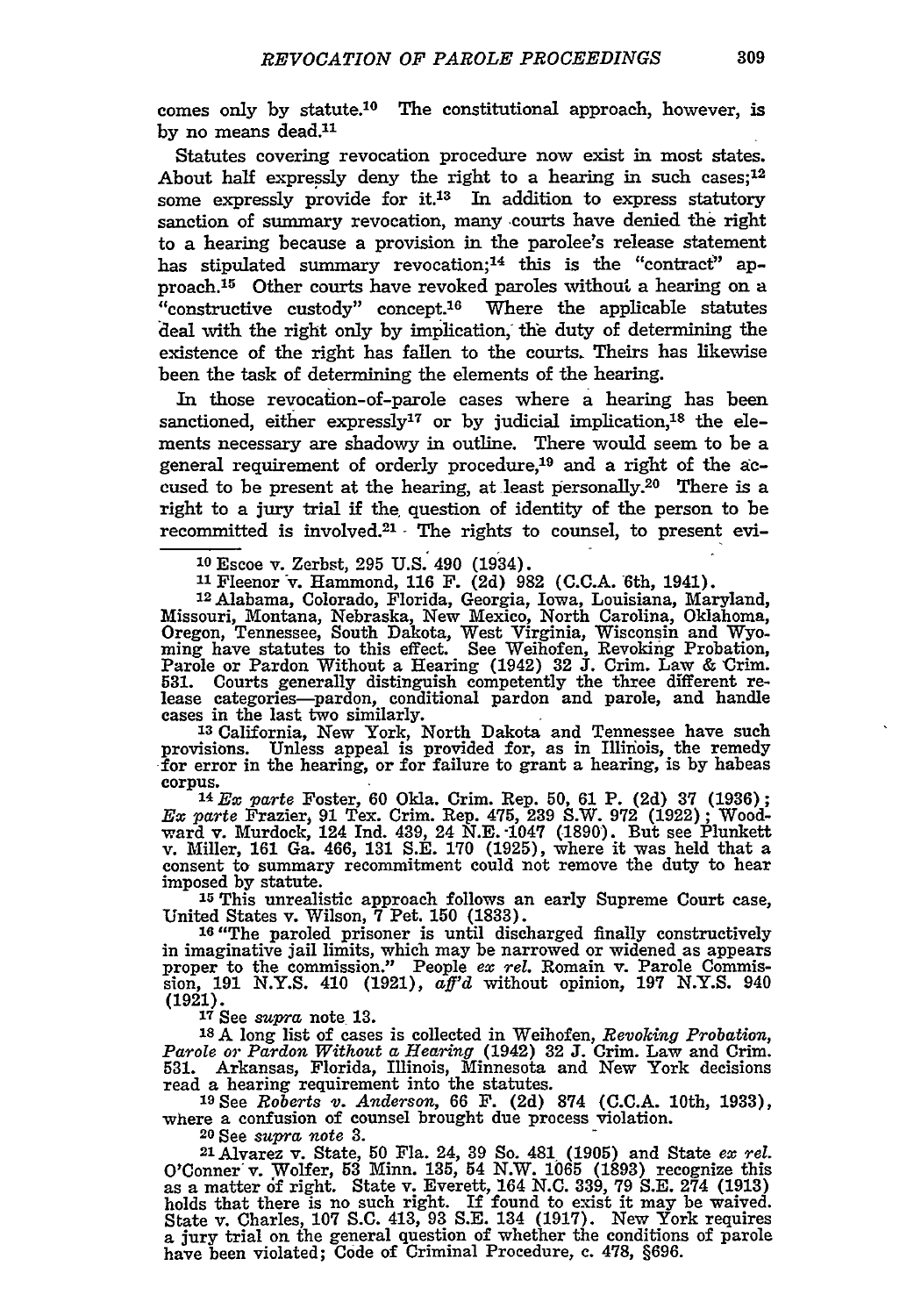dence, and to adduce witnesses have been granted.22 The full requirements of a judicial hearing, including the right to counsel, the right to produce evidence, the right to cross-examine, the right to findings, and to an appeal from findings,<sup>23</sup> are decreed infrequently The more general trend is to preserve only those elements which the applicable statute's background and purpose demand\_24 Proper recognition of the character of administrative action supports this view.<sup>25</sup>

Under the federal act covering pardon and parole, $26$  a hearing before a district court, acting in an administrative rather than a judicial capacity, is expressly granted. The Supreme Court in *Burns v. United States27* gave the general outline of individual guarantees in such a hearing.28 The *Burns* case concerned a defendant who violated parole by unduly absenting himself from jail, where he was confined for another crime, permission having been granted for him to be absent when necessary for dental treatment. Upon complaint of summary proceedings to recommit, the Court said, "There are no limiting requirements as to the . . . manner of hearing or determination." *United States* v. Moore29 stated that the appointment of counsel was discretionary. Christianson v. Zerbst<sup>30</sup> sanctioned the use of hearsay testimony, following the liberal lead of *Morrell v. Baker.3s* But there is pointed language in other fed-

*Counsel:* People v. Dudley, **173** Mich. **389, 138** N.W. 1044 **(1912) ;** Sellers v. State, **105** Neb. **748, 181** N.W. **862 (1921);** *Evidence:* Chris-tianson v. Zerbst, **89** F. **(2d)** 40 **(C.C.A.** 10th, **1937);** Howe v. State, Tenn. **571, 98** S.W. **(2d) 93 (1936);** *Witnesses:* Morrell v. Baker, Fed. **577 (C.C.A.** 2nd, **1920);** Robinson v. State, **62** Ga. **App. 539,**

**8 S.E. (2d) 698 (1940). 23** This is required by North Dakota statute. See Vadnais v. Stair, <br> **23 This is required by North Dakota statute.** See Vadnais v. Stair, <br> **23 N.D. 472, 185 N.W. 301 (1921).** <sup>48</sup>**N.D.** 472, **185** N.W. **301 (1921).** <sup>24</sup>**Much** depends on the person or agency revoking. If complete

power is placed in the giver of the pardon, ordinarily the governor, courts are willing to find more rights in more hearings. "Statutes are not directory when to put them in-that category would result in serious impairment of the public or the private interests that they were intended to protect." Escoe v. Zerbst, 295 U.S. 490, 494 (1932). Perhaps the "different statute-different hearing" concept of Mr. Justice Cardozo in Norwegia **(1933),** most logically explains the decisions. **25 Hearings** before administrative bodies are ordinarily quicker, less

expensive, helpful in lightening courts' loads. The pertinency of these considerations is usually admitted **by** courts; they are often unable, however, to give them determining weight on the facts of a particular case. Some have. In Burns v. United States, **287 U.S. 216 (1932),** the Court said, "The hearing was summary but it cannot be said that it was<br>improper or inadequate, in view of the nature of the proceeding...."<br>In Morrell v. Baker, 270 Fed. 577 (C.C.A. 2nd, 1920), the court said,<br>"Hearings be governing judicial proceedings **. . .** the hearing may be summary." **26Federal** Probation Act, 43 Stat. **1259 (1925), 18 U.S.C.A.** §724

**(1927). 27 287 U.S. 216 (1932).**

**<sup>28</sup>**"The question, then, in the case of revocation of probation, is not one of formal procedure either with respect to notice or specification of charges or a trial upon the charges. The question is simply one of abuse of discretion," *id.* at 222. **29 101** F. (2d) **56 (C.C.A.** 2nd, 1939), cert. *den.* **306** U.S. 664 **(1939).**

It has never been argued that the right to counsel, unquestioned in the original judicial proceeding, carried over to the revocation proceeding, on the theory of the right being required at every stage of trial. See Harris v. Norris, **188** Ga. 610, 4 S.E. (2d) 840 (1939). **<sup>3089</sup>**F. (2d) 40 **(C.C.A.** 10th, 1937).

**31 270** Fed. **577** (C.C.A. 2nd, 1920). This case clearly foreshadowed Burns v. United States, cited *supra* note **27.**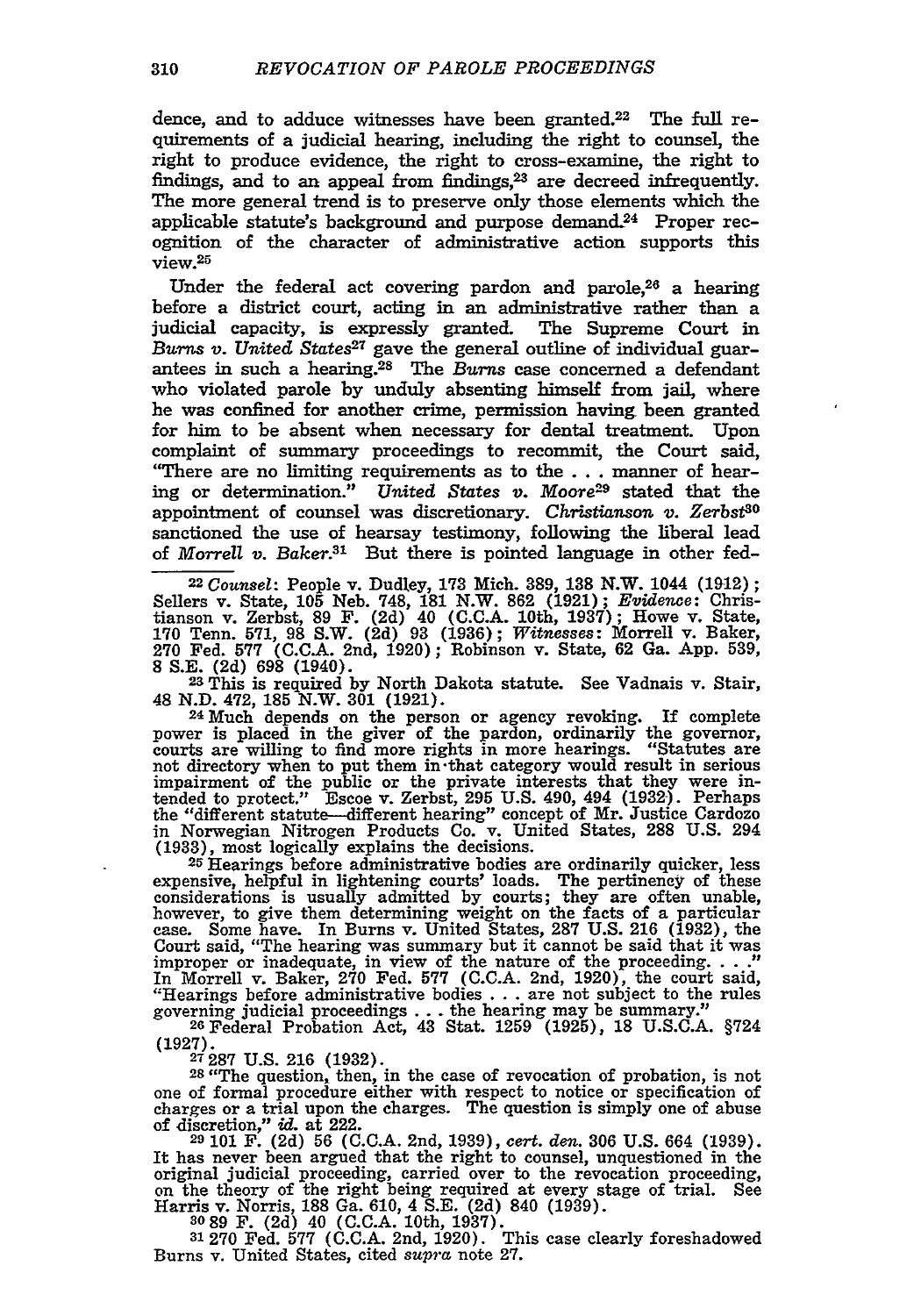eral cases<sup>32</sup> construing the same statute<sup>33</sup> that seems to read limitations into the hearing requirement. The necessity of further safeguards is implied. These cases, perhaps more in point for support of the principal case, were ignored **by-** it.

Here the court relied most heavily on *Escoe v. Zerbst*<sup>34</sup> where a criminal was arrested and returned to jail without a hearing **of** any kind, in direct violation of the mandate **of** the federal statute that he "be forthwith taken before the court." There is little parallel with the principal case, where a timely hearing<sup>35</sup> was given before the parole board. There are passages in the Escoe case broad enough and narrow enough<sup>36</sup>—depending upon the viewpoint—to sustain a determination either way on the questions **of counsel,** the presentation of evidence, and the right to witnesses:" **.**

Under state parole statutes, some decisions have clearly: ruled on elements of a revocation hearing. $37$  There has been the same general outline as appeared in the federal cases.<sup>38</sup> Ordinarily, however, state courts have merely sanctioned a lower court's procedure, and have refrained from holding any particular elements necessary. The right to counsel, to produce evidence, and to adduce witnesses have all been recognized in this manner.<sup>39</sup>

Since, in almost half the states, a hearing itself is not mandatory in revocation-of-parole cases, $40$  and in others the hearing granted may be summary in character, $41$  this decision could be regarded as burdening the District of Columbia parole statute with a hearing whose elements were beyond legislative intent. Statutes covering revocation procedures were enacted against a background of "full bearing" already recognized; 42 their primary significance is in the extent to which they change pre-existing procedures. Moreover, these statutes commonly provide for commissions and boards com-

**<sup>32</sup>**Moore v. Aderhold, **108** F. **(2d) 729, (C.C.A.** 10th, **1939),** called the right to counsel "constitutional." Hollandsworth v. United States, 34 F. **(2d)** 423, **(C.C.A.** 4th, **1929)** called for violations to be "judicially determined." **<sup>33</sup>**Federal Probation Act, 43 Stat. **1259 (1925), 18 U.S.C.A.** §724

(1927).<br><sup>34</sup> 295 U.S. 490 (1934).

**34 295 U.S.** 490 (1934). **<sup>35</sup>**"In November 1945, he was apprehended. **. . .** On December **6,** 1945 he was given a hearing before the Board. The hearing resulted in a revocation of his parole." **36**<br>36 Consider the following: "Probation... comes as an act of grace

and may be coupled with such conditions **. . .** as Congress may impose." **"...** there shall be an **inquiry so** fitted in its range to the needs of the occasion as to justify the conclusion that discretion has not been abused. consistent and solution of Columbia court's opinion was an extract of Escoe' v. Zerbst, in which extract the above passages were included. This language would seem to indicate a Congressional intent to limit the scope of r

**<sup>37</sup>**See *supra* note 22. *Jury* trial: (statute) People *ex rel.* Rabiner v. Warden, **205 N.Y.S.** 694 (1924); Huff v. Dyer, 4 Ohio **C.C. 595 (1890).** *Revocation by partial board:* People *ex rel.* Seiler v. Hill, 348 **Ill.** 441, **181 N.E. 295 (1932). <sup>38</sup>***"A* paroled prisoner is not entitled to any judicial hearing or

determination **by** a court." People *ex rel.* Joyce v. Strassheim, 242 **Ill. 359, 90 N.E. 118 (1909).**

**<sup>39</sup>**People v. Burns, **28- N.Y.S. 300** (1894), *aff'd* 143 N.Y. **665, 39 N.E.** 21 (1894). **40 See** *supra* note 12.

**41** Summary hearings only are provided for in Kansas, Massachusetts and Michigan. See *Re* Patterson, 94 Kan. 439, **146** Pac. **1009 (1915). 42** See *supra* notc **7.**